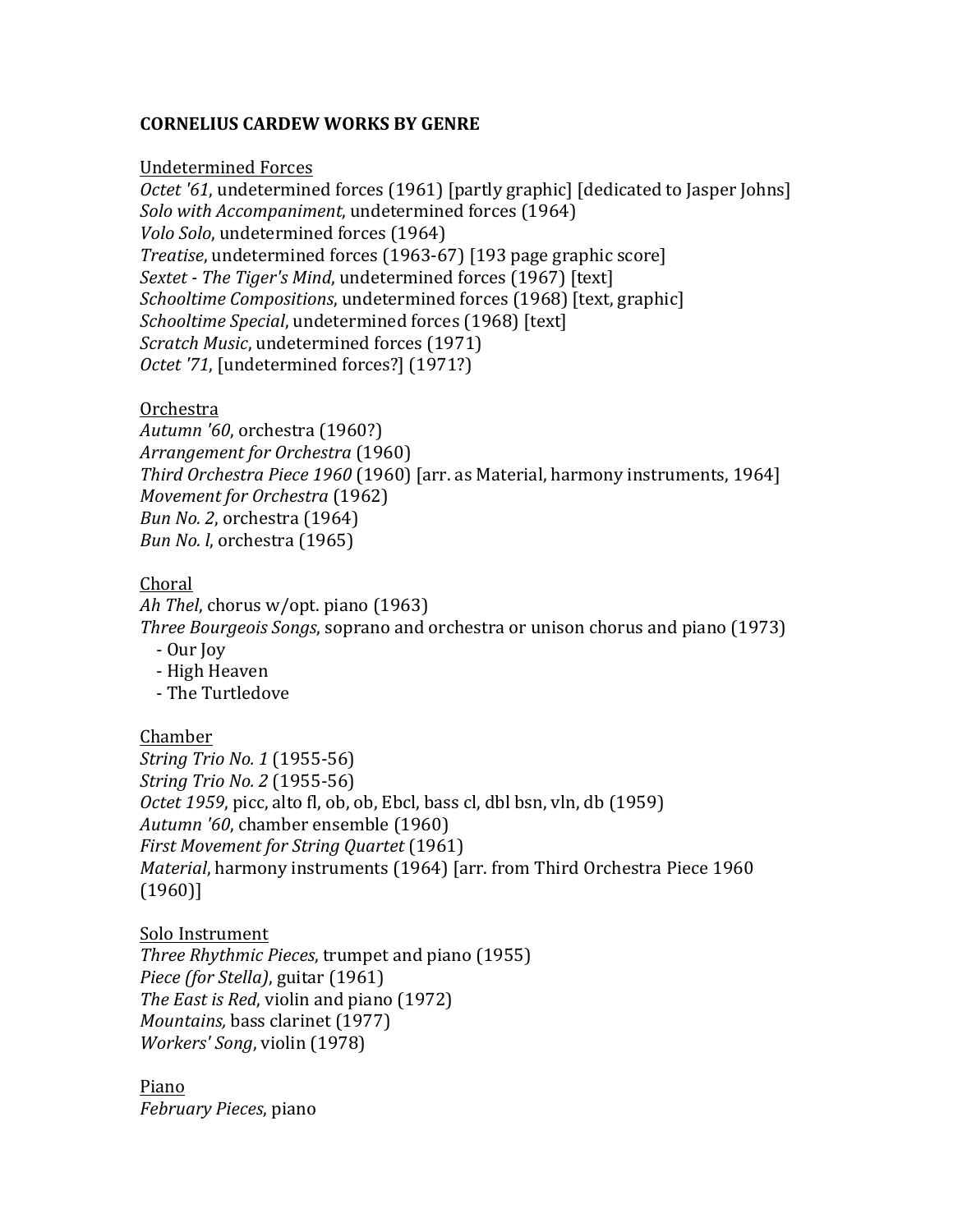*Piano Sonata No. 1* (1955-58) *Piano Sonata No. 2* (1955-58) *Piano%Sonata%No.%3* (1959) *February Piece 1959*, piano (1959) *February Piece 1960*, piano (1960) *February Piece 1961*, piano (1961) 2 Books of Study for Pianists, 2 pianos (1958) *Three Winter Potatoes, piano* (1961-65) [some material from *Octet '61,* 1961 and *Material*, 1964] *Memories of You*, piano (1964) *Unintented Piano Music*, piano (1970 or 71) *Piano%Album%1973* (1973) - Charge! - Song and Dance - Bring the Land a New Life - Sailing the Seas Depends Upon the Helmsman - Red Flag Prelude - Soon (There Will Be A High Tide Of Revolution In Our Country) [one of Cardew's first political pieces] - The Croppy Boy - Father Murphy - Four Principles on Ireland - Long Live Chairman Mao! *Piano%Album%1974* (1974) - Bethanien Song - Red Aid Song - Revolution is the Main Trend In The World Today - The East is Red *Thalmann Variations*, piano (1974) *Vietnam Sonata*, piano (1975)

*We Sing for the Future, piano* (1981)

*Boolavogue*, 2 pianos (1981)

Vocal

*Why Cannot the Ear Be Closed To Its Own Destruction?* (W. Blake), soprano/tenor and piano (1957)

*The Great Learning*, 7 paragraphs, various performers (1968-70; paragraphs 1 and 2, rev. 1972)

*Three Bourgeois Songs*, soprano and orchestra or unison chorus and piano (1973)

- Our Joy
- High Heaven
- The Turtledove

*The Old and the New, soprano, chorus and orchestra (1973) Political Songs*, voice and piano (1971-81)

- Consciously [written by Cornelius Cardew]

- Founding of the Party [written by Cornelius Cardew]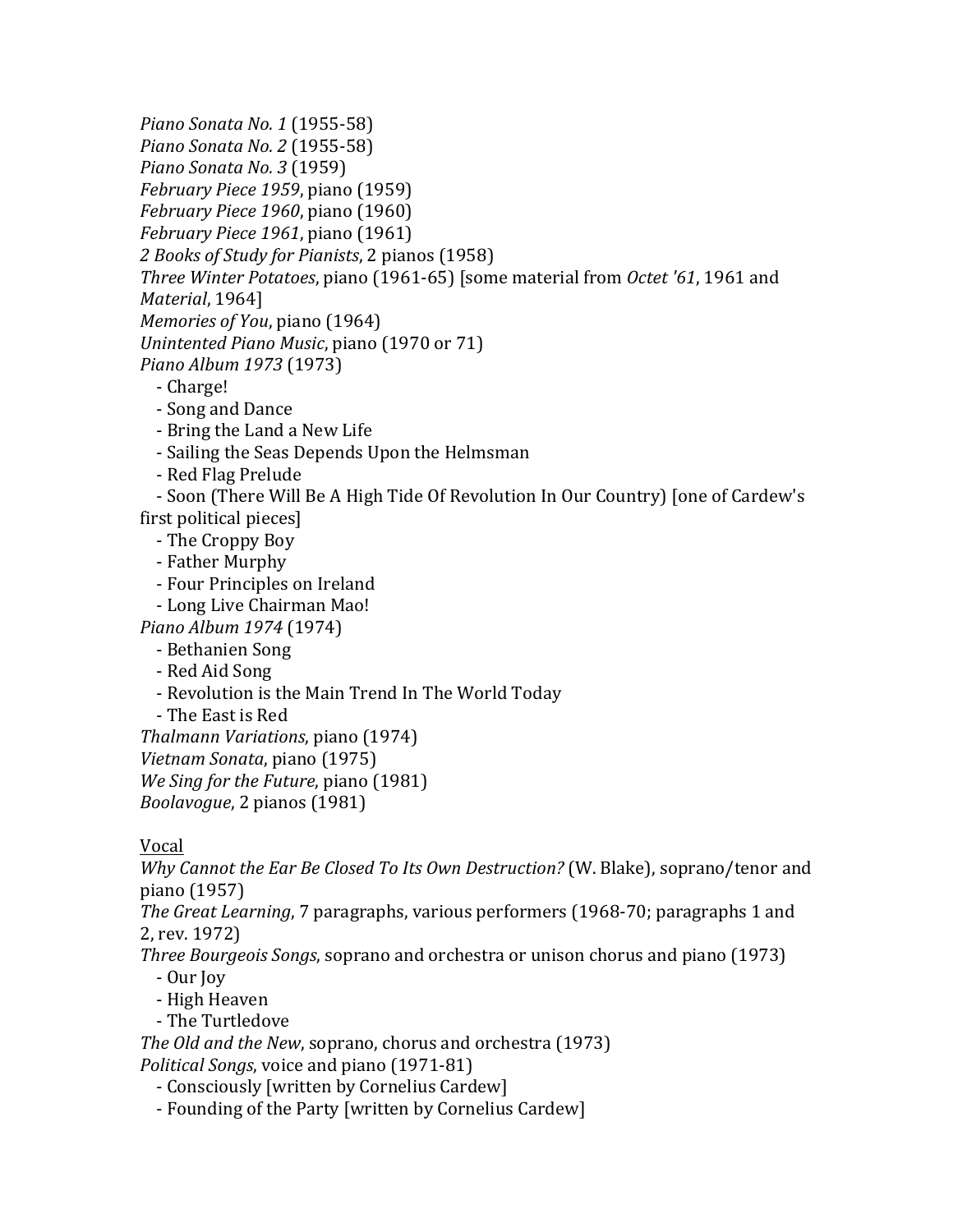- Four Principles On Ireland [written by Cornelius Cardew] [based partly on an old Irish melody]

- Law Of History (1975) [written by Cornelius Cardew]

- Nothing To Lose But Our Chains [written by Cornelius Cardew]

- Revolution Is The Main Trend [written by Cornelius Cardew]

- Smash The Social Contract (1977) [written by Cornelius Cardew]

- Song of the CYUB (Communist Youth Union of Britain) [written by Cornelius Cardew/Devenport]

- There is Only One Lie, There is Only One Truth [written by Cornelius Cardew]

- Watkinsons' Thirteens [written 1794; arranged by Cornelius Cardew]

- We Sing for the Future (1979) [written by Cornelius Cardew/Hardial Bains]

- The Workers of Ontario [written by Cardew/Canadian Cultural Workers] Committee (CCWC); arr. Lamburn]

# Recorded Albums of Liberation Songs:

**Consciously\****(Peoples%Liberation%Music,%Progressive%Cultural%Association%Band,%Fight% Back%Band%and%others)%*(2006) Consciously [written by Cornelius Cardew] The Spirit of Cable Street [written by Laurie Scott Baker] We People [written by Burgie/Jackson] Solidarity Song (1932) [written by Brecht/Eisler] Bold Fenian Men [traditional/Kearney; arr: Marcangelo/Baker/Silva] Join in the Fight [traditional/Robeson; arr. Silva] Take Up the Fight [written by Laurie Scott Baker] Himno de Riego [written by Machedo/Esplá; arr. Baker/Silva] We're Not Afraid [written by Dermot; arr. Baker] Golden Mountain in Beijing [traditional; arr. Rowe/Marcangelo/Baker] The Blackleg Miner [traditional; arr. Baker] Mr. Media Man [written by Baker/Tilbury] Fight the Cuts [written by Thompson; arr. Marcangelo/Baker, TRAD] The Lords of Labour [written by Thompson] Cripplin' Blows [written by DeGale] The Worker's Song [written by Thompson/traditional; arr. Baker] Hammer of the Working Class [traditional; arr. Jackson] People of St. Pauls, Bristol [written by DeGale] In Imperialist Wars [written by Thompson] Song for the British Working Class [written by Laurie Scott Baker/Thompson] The Workers of Ontario [written by Cornelius Cardew/Canadian Cultural Workers] Committee (CCWC); arr. Lamburn] Montreal Textile Worker [written by Shrapnel/CCWC] The Dream of the Generations [written by Peter Devenport/CCWC] There You Will Find My Bones [written by Thompson/CCWC] Song of the CYUB (Communist Youth Union of Britain) [written by Cornelius Cardew/Peter Devenport] Founding of the Party [written by Cornelius Cardew] We Sing for the Future (1979) [written by Cornelius Cardew/Hardial Bains]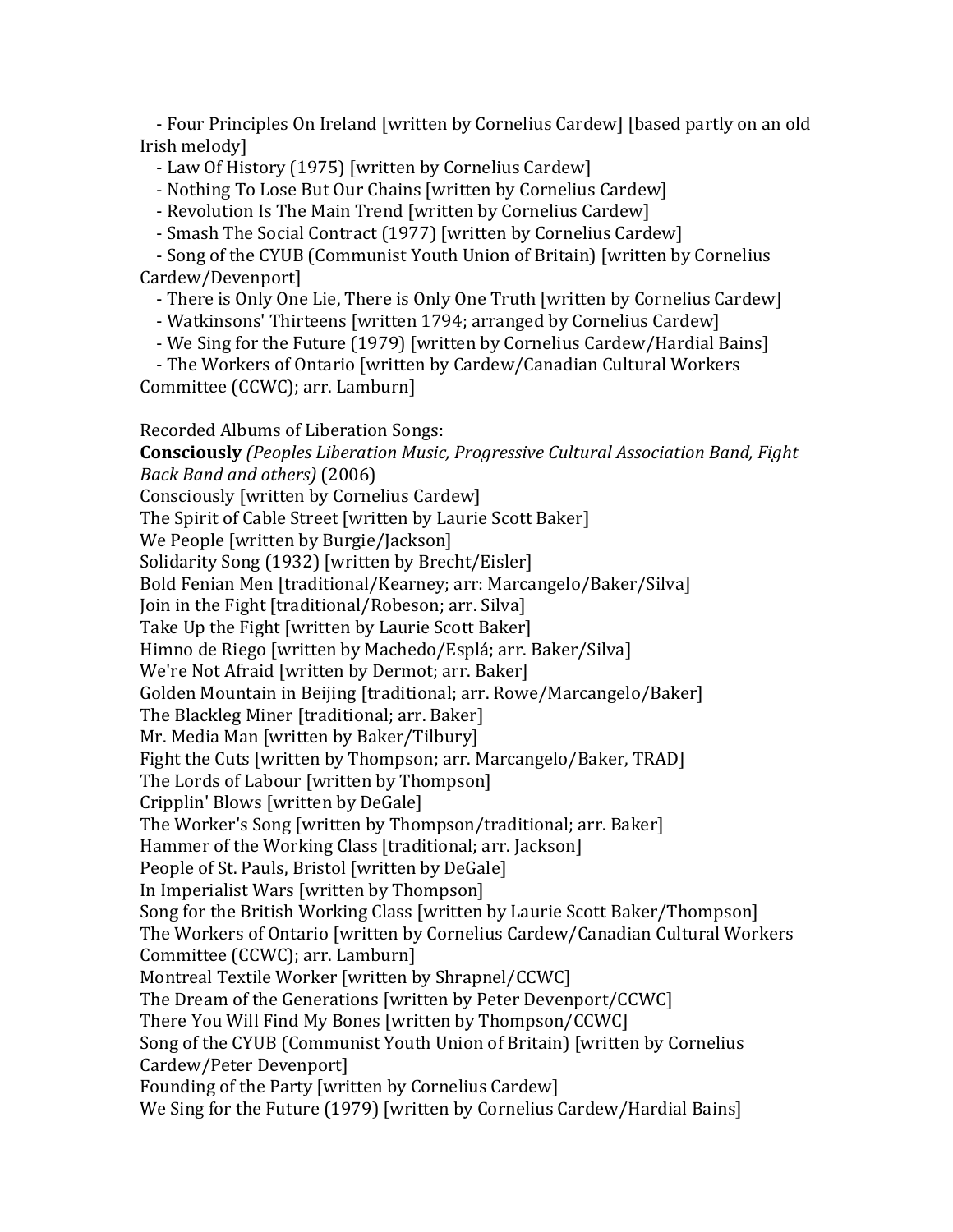**We Only Want the Earth** *(the Peoples' Liberation Music Tapes & other Songs)* (2001)

El Pueblo Unido Jamas Sera Vencido [written by Sergio Ortega] Will Of The People (1974) [written by Laurie Scott Baker] Hail Ireland's Glorious Martyrs [written by John Marcangelo] Peat Bog Soldiers [written by Johann Esser, Wolfgang Langhaff and Goguel] Men Behind The Wire [written by Paddy McGuigan] Give Ireland Back To The Irish (1972) [written by Paul McCartney and Linda McCartney] Revolution Is The Main Trend [written by Cornelius Cardew] Nothing To Lose But Our Chains [written by Cornelius Cardew] School Days [written by Laurie Scott Baker, Tilbury] Watkinsons' Thirteens [written 1794; arranged by Cornelius Cardew] Smash The Social Contract (1977) [written by Cornelius Cardew] Law Of History (1975) [written by Cornelius Cardew] Thälmann Song [lyrics by Erich Weinert; written by Arma] Freiheit [written by Peter Daniel and Karl Ernst] United Front Song (1934) [written by Brecht/Eisler] De Madregada [written by Ferura] Four Principles On Ireland [written by Cornelius Cardew] [based partly on an old Irish melodyl British Imperialism [written by Laurie Scott Baker] We Only Want The Early [lyrics by James Connolly] [original melody by Tomas

Davies for A Nation Once Again, 1840's]

# **CARDEW LINKS**

Apartment House - Cornelius Cardew: Chamber Music, 1955-64 (Ken Waxman, jazzweekly.com) Cornelius Cardew: A Life Unfinished (John Tilbury, Copula) Cornelius Cardew: a Life Unfinished (John Tilbury, Matchless Recordings) Cornelius Cardew: a Life Unfinished (David Hayes, open Democracy) Cornelius Cardew - Material (Stewart Voegtlin, Stylus Magazine) Cornelius Cardew - a Memorial Lecture, revised (John Tilbury, Journal of Experimental Music Studies) Cornelius Cardew - Piano Music 1959-70 (Matchless Recordings) Cornelius!Cardew!Posts (hyperreal.org) Cornelius Cardew - Treatise (differentwaters.blogspot.com) Cornelius Cardew Lives (Virginia Anderson, open Democracy) Making Marx in the Music: A HyperHistory of New Music and Politics - Cornelius Cardew (NewMusicBox) Notes from the underground: Damon Krukowski on Cornelius Cardew (findarticles.com) Pilgrimage From Scattered Points – A Film by Luke Fowler (45mins, UK, 2007) or here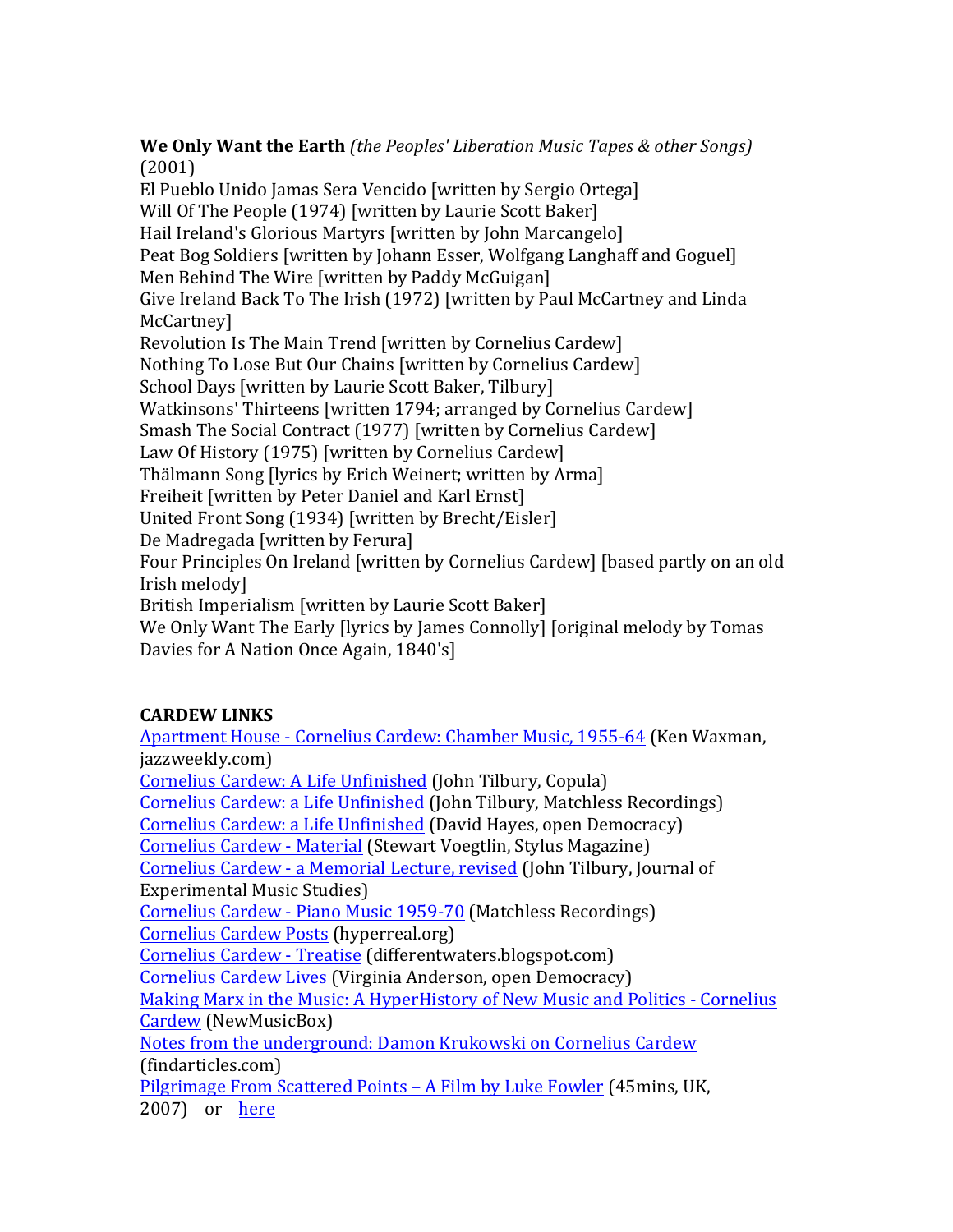"A Question of Language": Frederic Rzewski in Conversation About Cornelius Cardew (Daniel Varela, JEMS) Remembering Cornelius Cardew, a Vernacular Troubadour (Richard Gott, guardian.co.uk) Scratch Music (see Amazon review by Rachel Abbinanti, Amazon.com) Survival Scrapbooks (Simon Yuill, metamute.org) Treatise: An Animated Analysis (blockmuseum.northwestern.edu) Turning Circles and Squares Into Noise (Adam Shatz, The New York Times) A Young Persons Guide to Treatise (spiralcage.com)

#### **Writings**

Stockhausen Serves Imperialism (Cornelius Cardew) Towards an Ethic of Improvisation (Cornelius Cardew, from "Treatise Handbook," 1971, Edition Peters, UbuWeb)

Cardew @!Wikipedia Cardew @ Answers.com Cardew @ Ask.com Cardew @ British Composers Project Cardew @ composition:today Cardew @ Classical Composers Database Cardew @ Classical Net Cardew @ ClassicsToday Cardew @ Dead Pop Stars (from original German) Cardew @ Dilettante Music Cardew @ Edition Peters Cardew @ everything2.com Cardew @ Facebook Cardew @ HDtracks Cardew @ Killed in Cars Cardew @ Matchless Recordings Cardew @ MSN Music Cardew @ music.hyperreal.org Cardew @ musicianguide.com Cardew @ musicnow.co.uk Cardew @ mymusicbase.ru Cardew @ NationMaster.com Cardew @ scaruffi.com Cardew @ Seattle Improv Meeting Cardew @ Solidarity Cardew @ UbuWeb

## **Streaming Audio**

Cardew @ last.fm Cardew @ Rhapsody Cardew @ UbuWeb also here